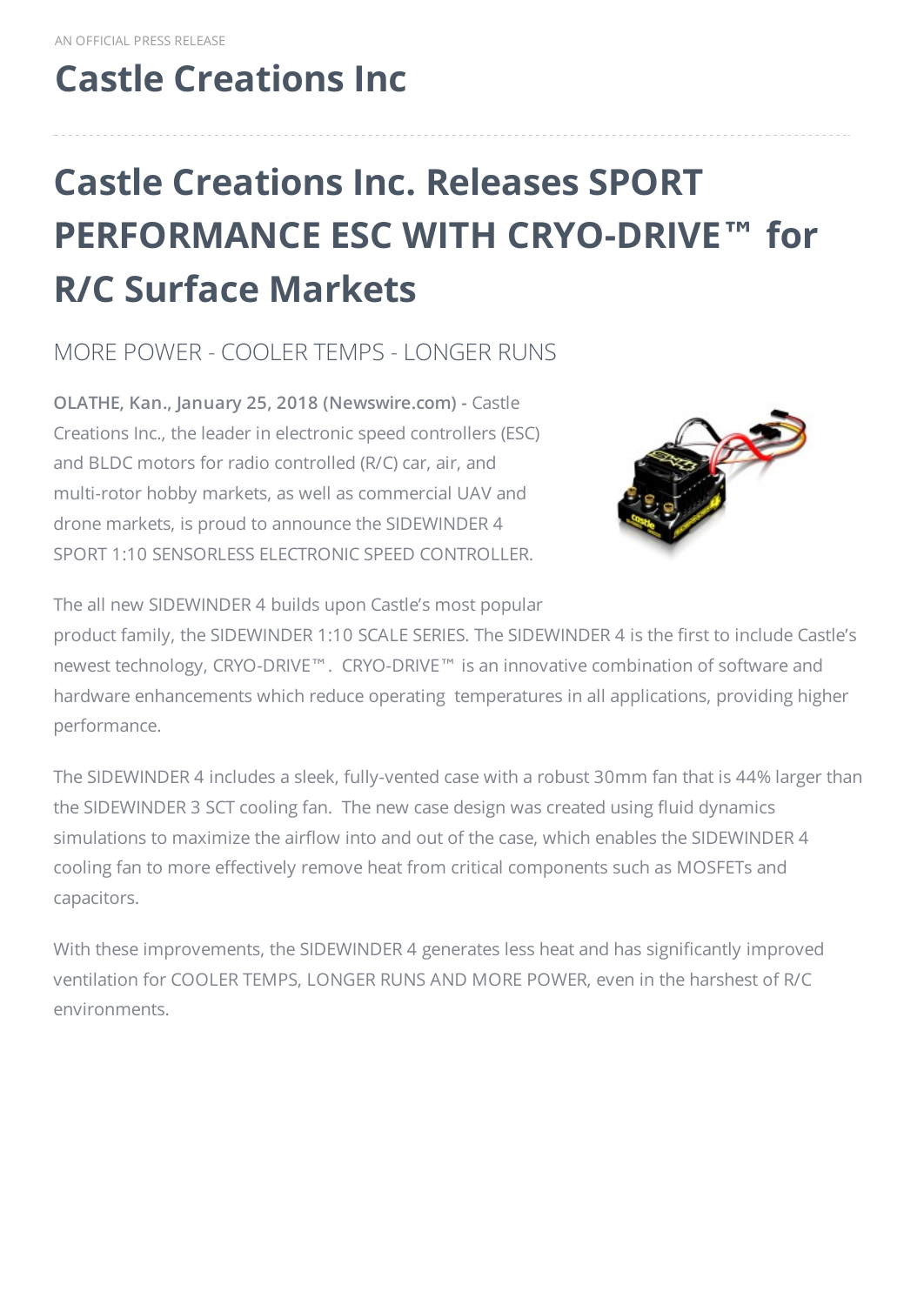*"The all new SIDEWINDER 4 SPORT ESC builds upon more than a decade of SIDEWINDER performance for the R/C car enthusiast. Bashers and racers alike will benefit from the all-new SIDEWINDER 4 with CRYO-DRIVE which offers pro-level performance and American-made quality at an affordable price."*

- PATRICK DEL CASTILLO

CEO

"The all new SIDEWINDER 4 SPORT ESC builds upon more than a decade of SIDEWINDER performance for the R/C car enthusiast. Bashers and racers alike will benefit from the all-new SIDEWINDER 4 with CRYO-DRIVE which offers pro-level performance and American-made quality at an affordable price", said Patrick del Castillo, CEO of Castle Creations.

The SIDEWINDER 4 SPORT SENSORLESS WATERPROOF ESC can be purchased as a stand-alone ESC, compatible with brushed or

brushless motors for use in vehicles weighing up to 6.5lbs., or bundled with several of Castle's brushless motors to ensure peak performance in today's most popular 1:10 scale vehicles.

#### **ADDITIONAL FEATURES:**

- 2S 3S LiPo (12.6V), 6-8 NiMH operation in vehicles up to 6.5lbs
- 2 amp peak BEC
- Sensorless brushless and/or brushed motor operation
- Waterproof design ESC and splash resistant 30MM fan
- Audible alerts for error conditions
- Enhanced drag brake functionality
- Smoother sensorless startups
- Convenient transmitter programming for six common adjustable settings
- Additional settings and software updates available via Windows®-based Castle Link software and USB adapter (sold separately) or via Field Link Card (sold separately)
- Telemetry Link compatible for Futaba® S.BUS2 or Spectrum® X-BUS (sold separately)

The SIDEWINDER 4 is PROUDLY DESIGNED AND MANUFACTURED IN OLATHE, KANSAS, and is backed by Castle Creations' one year warranty and unparalleled 'make-it-right' customer support.

Source: Castle Creations Inc.

### Related **Files**

Additional **Links**

NewsWire Supporting [Document-Sidewinder](https://www.newswire.com/files/x/62/f7/8bf59c55679b0f23d9a7d46d4018.pdf) 4 [Company](http://home.castlecreations.com/) Website